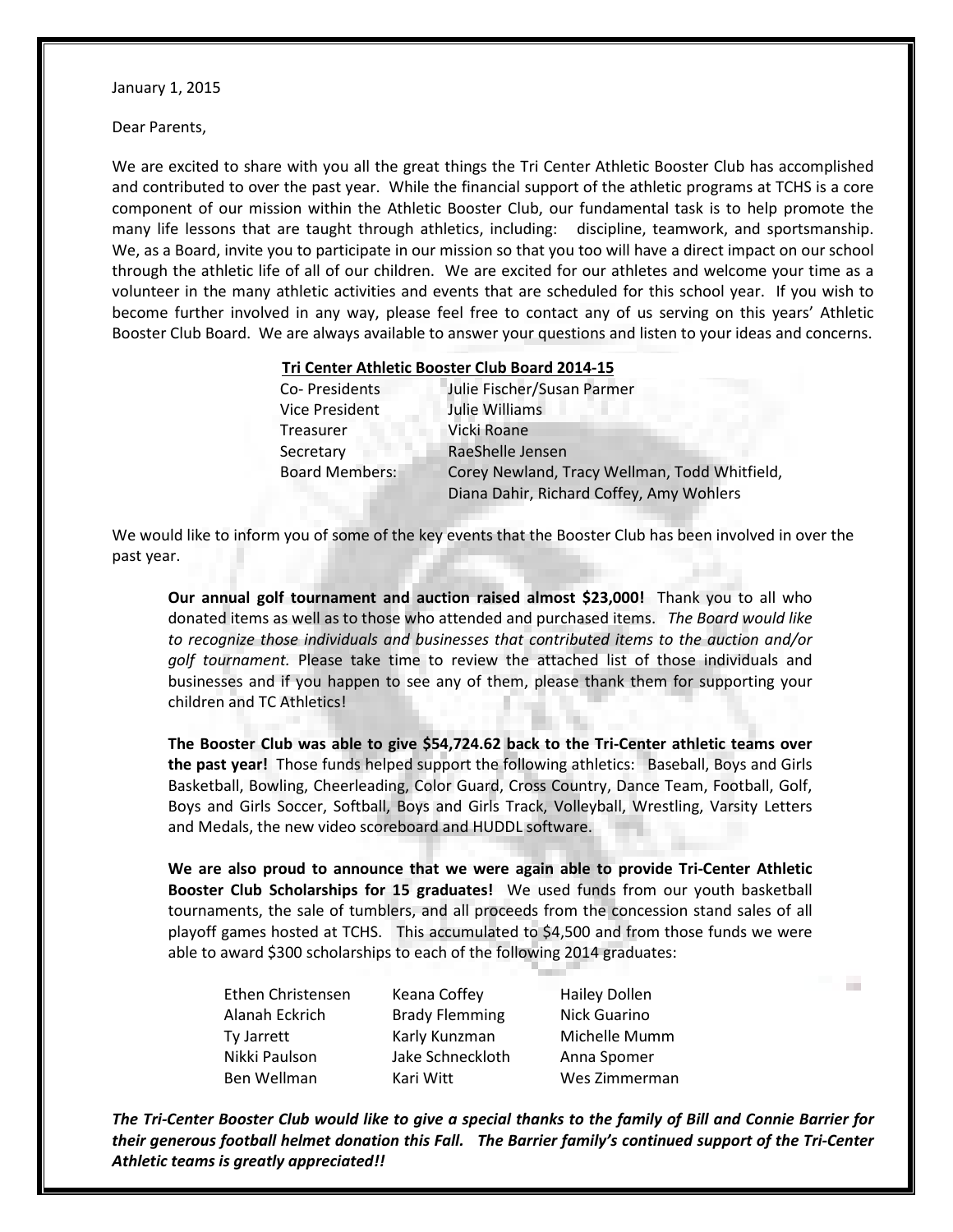As a Booster Club, our goal is to continue to grow, both financially and in membership. Your support is greatly needed and appreciated. All parents that have a child or children participating in Jr High or High School athletics are already members of the Booster Club, but anything you can do to further assist will help us grow in the future. We want to give a BIG thank you for your continued support and participation in working in the concession stand during your children's athletic events. It is a tremendous help and without your assistance we could not be successful!

For more information regarding the Booster Club please visit [www.tri-center.k12.ia.us.](http://www.tri-center.k12.ia.us/) On our website you will find information about membership, upcoming meetings, prior meeting minutes, the tumblers and other useful information.

## *The TC Athletic Booster Club wishes you and your family a very Happy and Blessed New Year!!!*

## *Go TC Trojans!*

Susan Parmer *Julie Fischer*